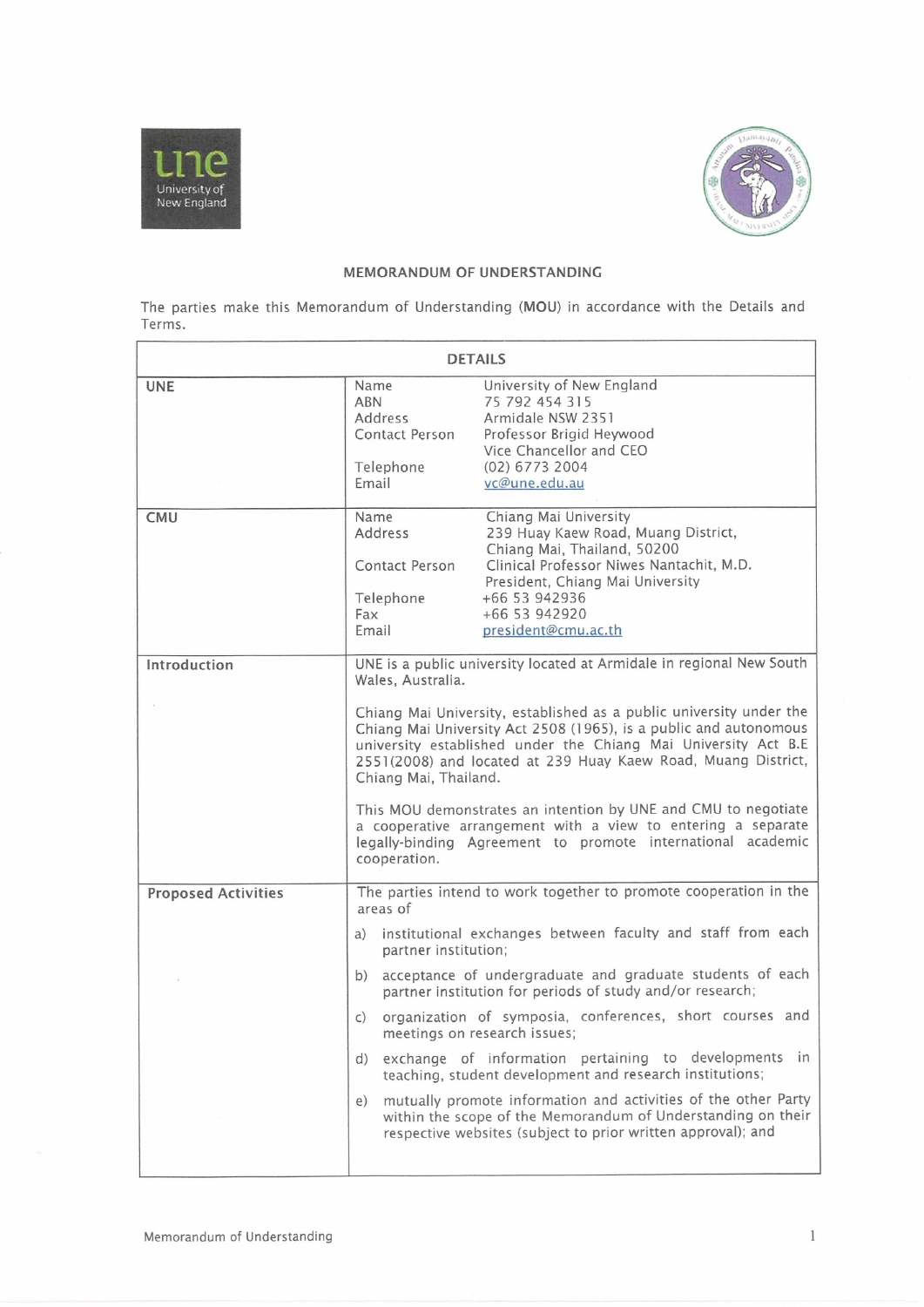| Facilitation | cooperation in any other areas as agreed to by the Parties from<br>f<br>time to time.<br>For UNE, the designated person is Head of Law School, Prof Michael<br>Adams. |
|--------------|-----------------------------------------------------------------------------------------------------------------------------------------------------------------------|
|              | For CMU, the designated person is Dean of Faculty of Law, Asst.<br>Prof. Dr. Nuthamon Kongcharoen.                                                                    |

## **TERMS**

#### $\mathbf{I}$ . Legal Effect of this MOU

- $1.1$ This MOU is not intended to be legally-binding and no legally-binding rights or obligations are intended to, or do, arise as a consequence of the signing of this MOU.
- $1.2$ Without in any way limiting clause 1.1, the parties acknowledge that by signing this MOU they do not agree, finalise or make any concluded terms or bargain, and that no such concluded terms or bargain will exist between the parties unless and until a separate legallybinding Agreement is agreed and signed by them both.
- 1.3 Actions taken by either party in reliance on this MOUwill be at that party's sole risk.

#### $2.$ Scope of co-operation

- 2.1 By entering into this MOU, the parties intend to promote a climate of open exchange and cooperation in areas of mutual interest and in particular, the Proposed Activities set out in the Details.
- 2.2 Matters of detail relating to specific cooperative activities, projects and other matters relating to the implementation of this MOU will, if appropriate, be negotiated and executed under a separate legally-binding Agreement and any relevant supporting agreements.

#### $3.$ Separate legally-binding Agreement

- $3.1$ The conditions for progressing from this MOU to <sup>a</sup> separate legally-binding Agreement (if appropriate) include:
	- (a) a documented evaluation and review of the relationship during the period of this MOU;
	- (b) demonstrated mutual benefit to the parties;
	- (c) clear and defined objectives for the proposed formal relationship; and
	- (d) negotiation and settlement of all the terms and conditions to be included in the separate legally-binding Agreement.

### $\overline{4}$ . Facilitation

The cooperation will be overseen by designated representatives of the parties set out in the Details.

### 5. Period of MOU

This MOU ends five years after the date of signing, or when the parties sign <sup>a</sup> separate legally-binding Agreement, or when either party ends it by giving 60 days written notice to the other party, whichever occurs first. UNE may terminate this MOU immediately on notice if it considers (in its absolute discretion) that the MOU may be inconsistent with the Guidelines to Counter Foreign Interference in the Australian University Sector https://www.education.gov.au/ufit , including if the MOU impinges on academic freedom, research ethics or is found to be subject to export controls.

#### 6. Relationship

Nothing in this MOU creates an agency, partnership, joint venture or employment relationship between the parties or any of their respective officers, employees, contractors or agents.

. .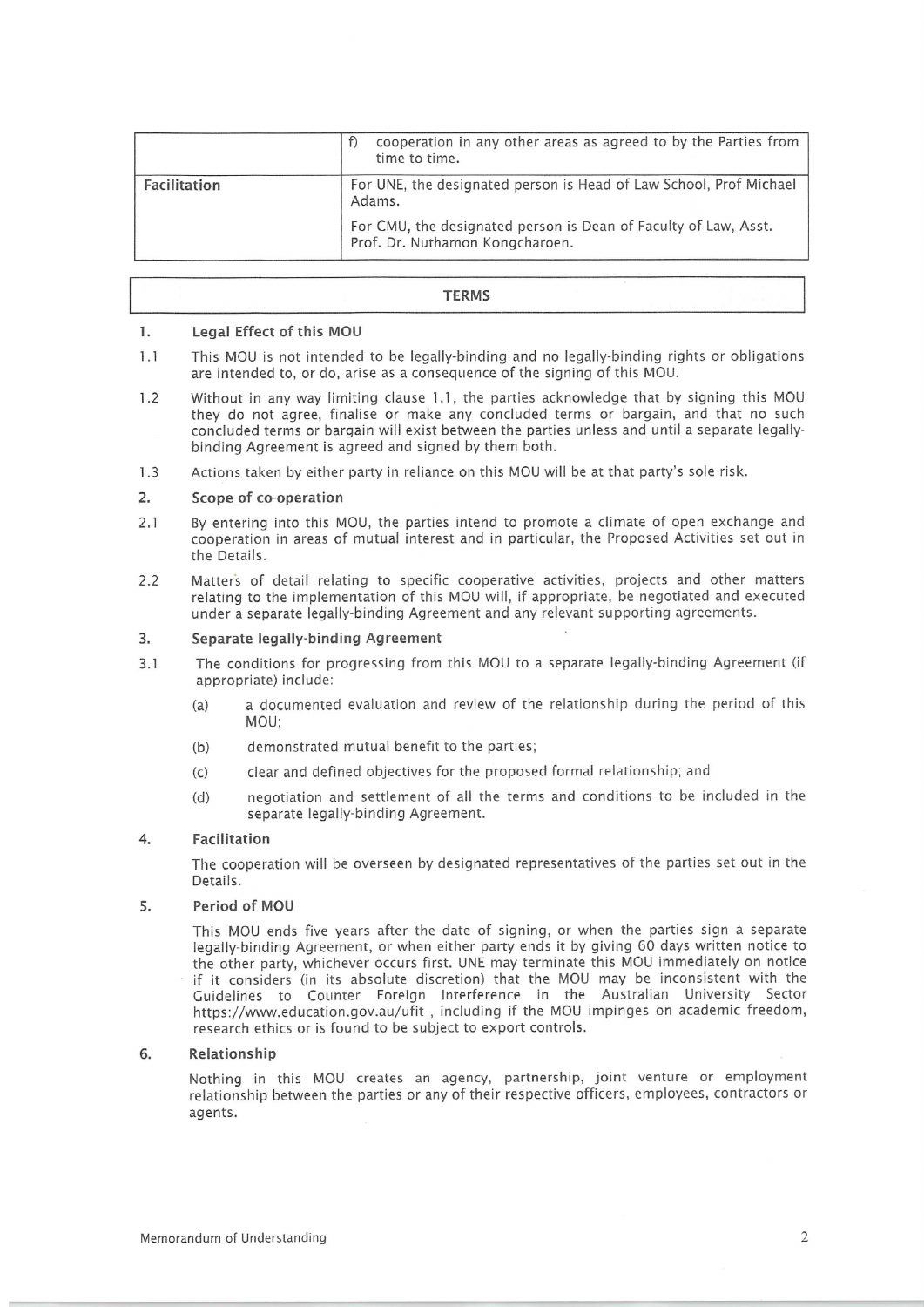# **7. Governing Law**

The laws of each country of the parties apply to this MOU. In the event of any inconsistency in laws, the laws of New South Wales, Australia apply. Each party submits to the nonexclusive jurisdiction of courts exercising jurisdiction in that State, including any courts of appeal.

WOOD

**Professor Brigid Heywood Vice Chancellor and CEO University of New England**

**Assistant Professor Dr Nuthamon Kongcharoen Dean of CMU Faculty of Law Chiang Mai University**

**Witness** SHANNEN

*l�t,11t16"f* Date: 22/3/2022

 $\mu_{1}$  (  $\sqrt{2}$  *i*)  $\lambda \neq 0$  (  $\lambda$  r  $\alpha$ 

Witness Dr. Nawaporn Saeneewong Na Ayudhaya.

**Date: 22/3/2022**

*3*